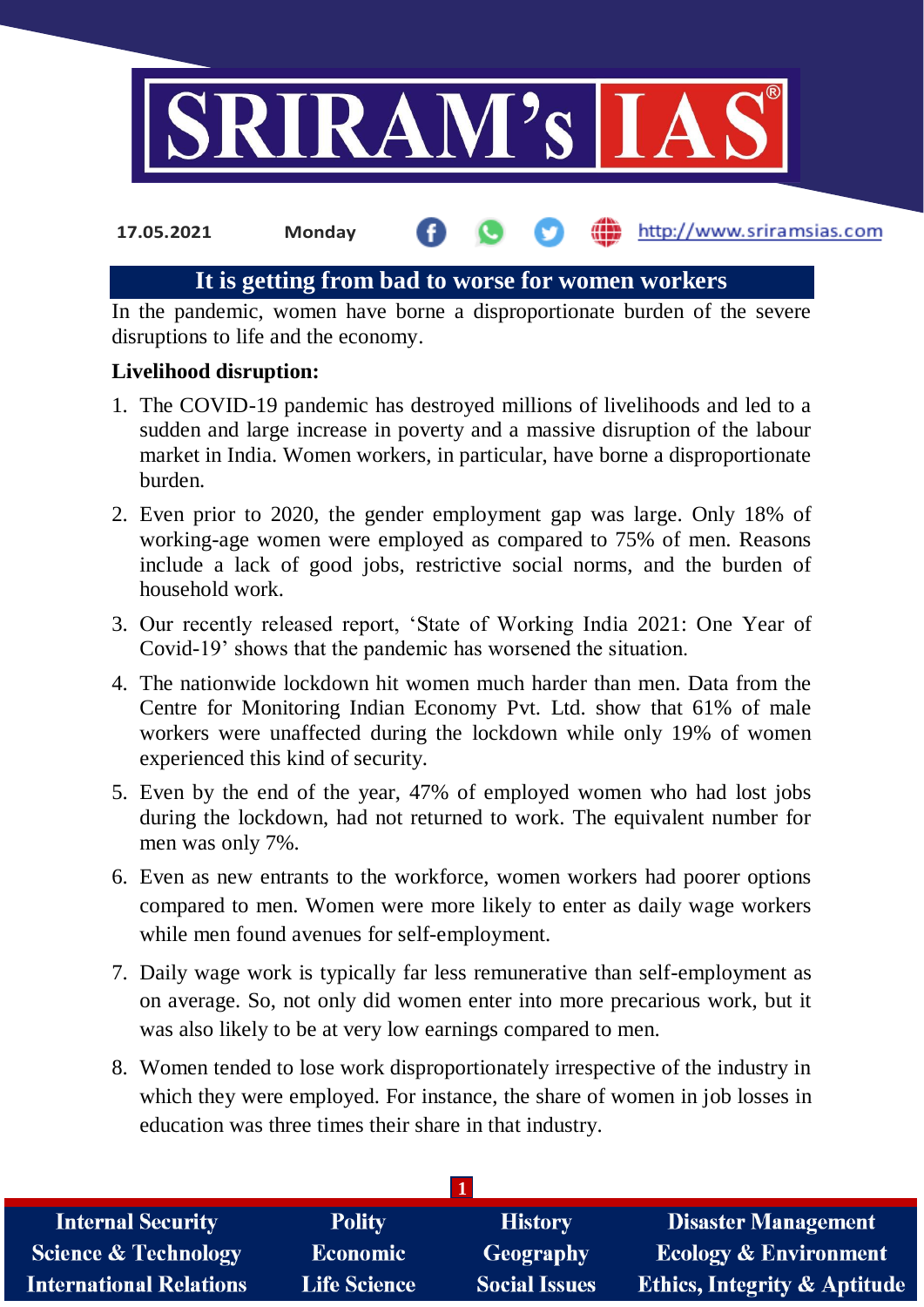

### **Growing domestic work**

- 1. With schools closed and almost everyone limited to the confines of their homes, household responsibilities increased for women. But even for those women who managed to remain employed, this came alongside a massive increase in the burden of household work.
- 2. The India Working Survey 2020 found that among employed men, the number of hours spent on paid work remained more or less unchanged after the pandemic. But for women, the number of hours spent in domestic work increased manifold.

#### **The course to take**

The long-standing question of women's participation in India's economy has become more urgent with the pandemic disproportionately impacting women's paid work and increasing the burden of unpaid care work.

- 1. The following measures are needed now: expansion of the Mahatma Gandhi National Rural Employment Guarantee Act (MGNREGA) and the introduction of an urban employment guarantee targeted to women as soon as the most severe forms of mobility restrictions are lifted.
- 2. Further coordinated efforts by States are needed to facilitate the employment of women while also addressing immediate social needs through the setting up of community kitchens, prioritising the opening of schools and Anganwadi centres, and engagement with self-help groups for the production of personal protective equipment kits.
- 3. Further, a COVID-19 hardship allowance of at least ₹5,000 per month for six months should be announced for 2.5 million accredited social health activists and Anganwadi workers, most of whom are women.
- 4. The National Employment Policy, currently in the works, should systematically address the constraints around the participation of the women's workforce, both with respect to the availability of work and household responsibilities.
- 5. The pandemic has shown the necessity of adequate public investment in social infrastructure. The time is right to imagine a bold universal basic services programme that not only fills existing vacancies in the social sector but also

| <b>Internal Security</b>        | <b>Polity</b>       | <b>History</b>       | <b>Disaster Management</b>              |  |
|---------------------------------|---------------------|----------------------|-----------------------------------------|--|
| <b>Science &amp; Technology</b> | <b>Economic</b>     | Geography            | <b>Ecology &amp; Environment</b>        |  |
| <b>International Relations</b>  | <b>Life Science</b> | <b>Social Issues</b> | <b>Ethics, Integrity &amp; Aptitude</b> |  |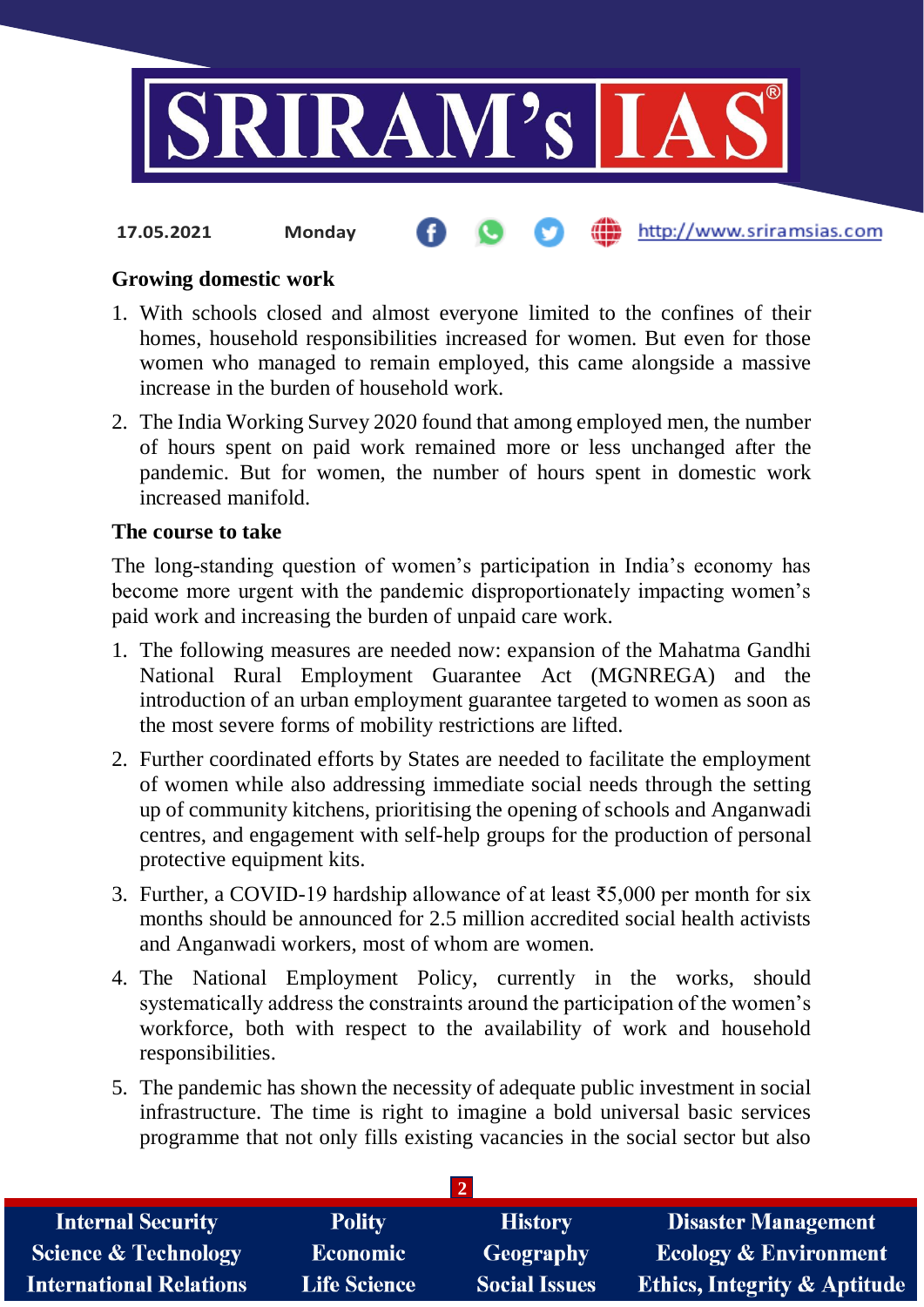

expands public investments in health, education, child and elderly care, and so on, to be prepared for future shocks.

6. This can help bring women into the workforce not only by directly creating employment for them but also by alleviating some of their domestic work burdens, while also overcoming nutritional and educational deficits that we are likely to be confronted with as we emerge from this crisis.

# **Using all options**

Enabling other manufacturers to produce Covaxin is a necessary step.

### **Expanding production:**

- 1. As the second COVID-19 wave continues to ravage the country, it is now clear that universal and swift vaccination is the only way out to mitigate the effects of the pandemic.
- 2. But with only 3% and 10.4% of the total population estimated to have taken the second and a single dose, respectively, the goal of vaccinating a substantial number of people to achieve immunity against SARS-CoV-2 and its variants, remains a tall order for India.
- 3. Supply constraints in delivering the only two vaccines available to Indians so far — Covishield and Covaxin — (the Russian-developed Sputnik V vaccine has just been deployed) are one of the reasons why the pace of vaccination has fallen.

#### **Contradictory stands:**

- 1. India has rightly sought (along with South Africa) a temporary waiver of provisions in the TRIPS Agreement to facilitate universal access to COVID-19 vaccines. But the Centre has done nothing to bring vaccines and medicines under a statutory regime in India to allow for wider availability and a diversity of options.
- 2. In fact, the Centre's submission to the Supreme Court that the "exercise of statutory powers... under the Patents Act, 1970... can only prove to be counterproductive at this stage", is clearly contradictory to its international position for a temporary waiver in the TRIPS Agreement.

| <b>Internal Security</b>        | <b>Polity</b>       | <b>History</b>       | <b>Disaster Management</b>              |
|---------------------------------|---------------------|----------------------|-----------------------------------------|
| <b>Science &amp; Technology</b> | <b>Economic</b>     | Geography            | <b>Ecology &amp; Environment</b>        |
| <b>International Relations</b>  | <b>Life Science</b> | <b>Social Issues</b> | <b>Ethics, Integrity &amp; Aptitude</b> |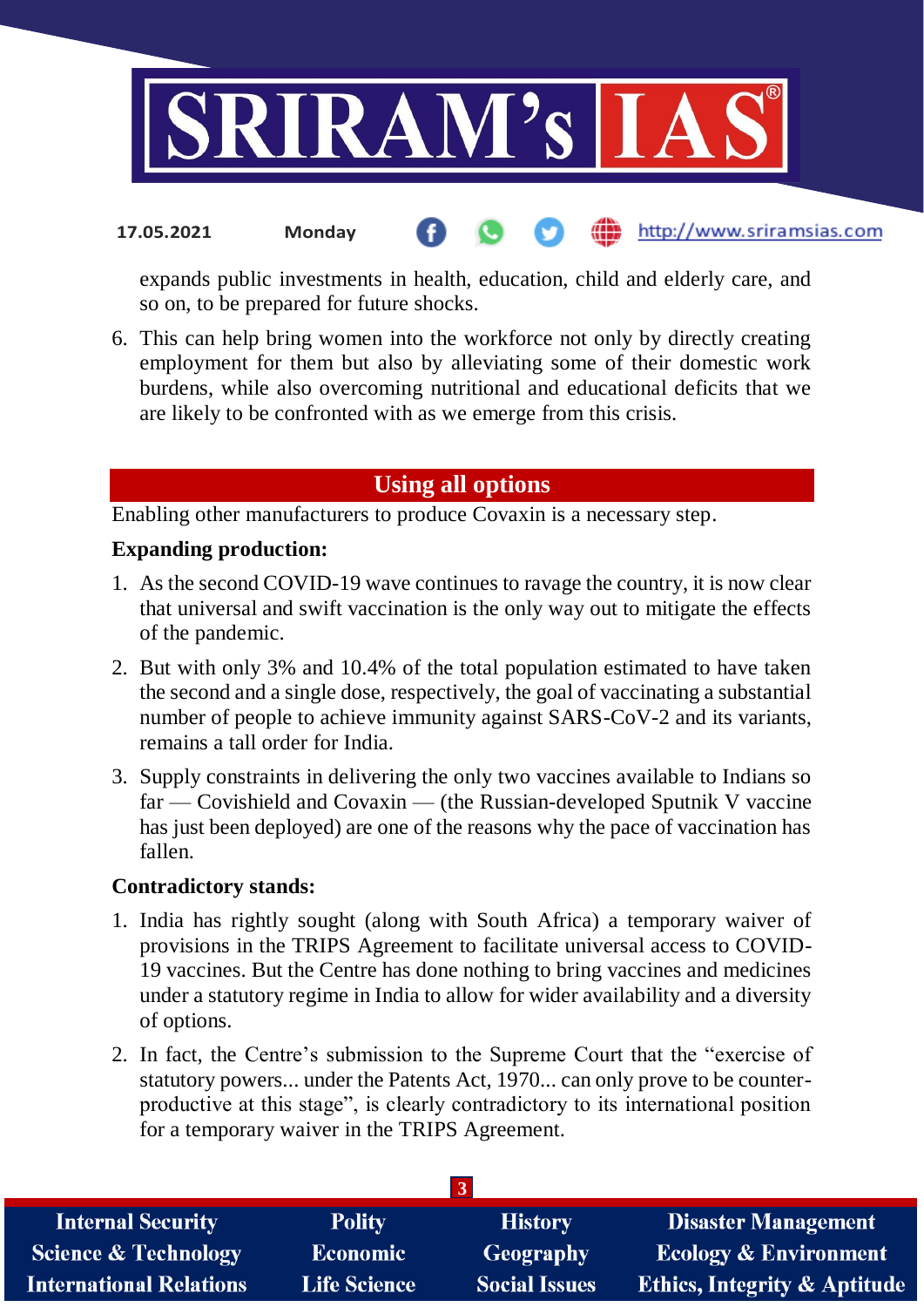

- http://www.sriramsias.com **17.05.2021 Monday**
- 3. The Agreement allows exceptions to the rights of patent owners by a grant of compulsory licences. Section 100 of the Patents Act, 1970, allows the Centre to license specific companies to manufacture the vaccines, while Section 92 of the Act allows the Centre to issue a compulsory licence in circumstances of a national or an extreme emergency.
- 4. Considering the impact of the second wave, the daily toll and the high caseload, the Centre should revisit its rigid and contradictory stance on the issue of compulsory licensing that would allow the manufacture of vaccines and important drugs without the consent of the patent holder.
- 5. In the case of Bharat Biotech's Covaxin, which was developed in collaboration with the publicly funded ICMR and the NIV, even this route is redundant. The ICMR can license other public sector vaccine manufacturers to help augment its supply over the medium term.

# **Restructuring the tribunal's system**

The Centre has abolished several appellate tribunals and authorities and transferred their jurisdiction to other existing judicial bodies through the Tribunals Reforms (Rationalisation and Conditions of Service) Ordinance 2021. This Ordinance has been challenged in the Supreme Court.

## **Sharp criticism**

- 1. The Ordinance has met with sharp criticism for not only bypassing the usual legislative process but also for abolishing several tribunals such as the Film Certification Appellate Tribunal without any stakeholder consultation.
- 2. Despite the Supreme Court's direction in Rojer Mathew v. South Indian Bank (2019), no judicial impact assessment was conducted prior to abolishing the tribunals through this Ordinance.
- 3. Further, the Centre is yet to constitute a National Tribunals Commission (NTC), an independent umbrella body to supervise the functioning of tribunals, appointing and disciplinary proceedings against members, and take care of administrative and infrastructural needs of the tribunals.
- 4. The idea of an NTC was first mooted in L. Chandra Kumar v. Union of India (1997), but it has still not seen the light of day.

| <b>Internal Security</b>        | <b>Polity</b>       | <b>History</b>       | <b>Disaster Management</b>              |
|---------------------------------|---------------------|----------------------|-----------------------------------------|
| <b>Science &amp; Technology</b> | <b>Economic</b>     | <b>Geography</b>     | <b>Ecology &amp; Environment</b>        |
| <b>International Relations</b>  | <b>Life Science</b> | <b>Social Issues</b> | <b>Ethics, Integrity &amp; Aptitude</b> |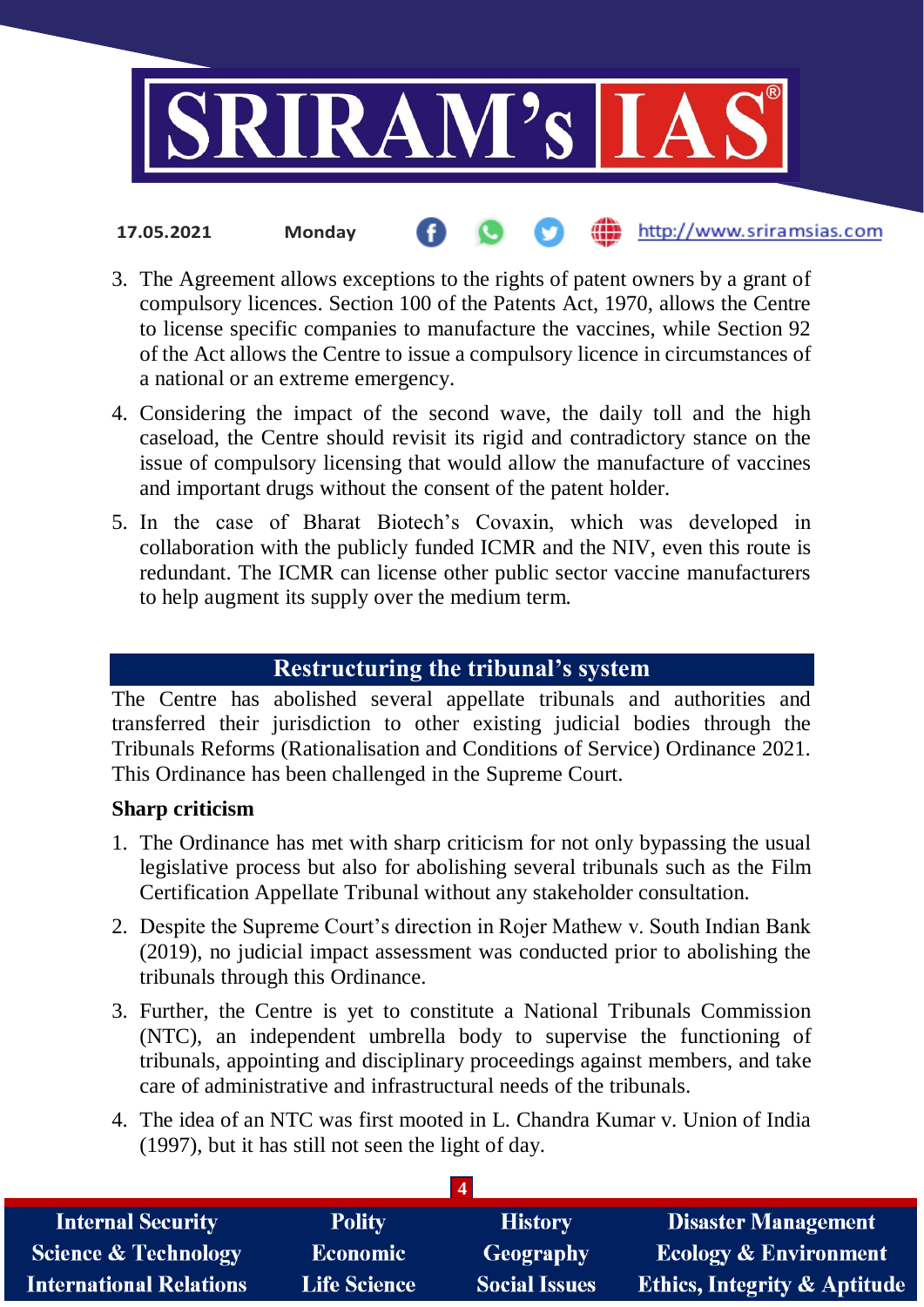

# **National Tribunals Commission (NTC)**

- 1. Initiating dialogue and promoting awareness about the NTC is vital for overcoming the government's inertia in establishing such a body.
- 2. Developing an independent oversight body for accountable governance requires a legal framework that protects its independence and impartiality.
- 3. In India, executive interference in the functioning of tribunals is often seen in matters of appointment and removal of tribunal members, as well as in the provision of finances, infrastructure, personnel and other resources required for the day-to-day functioning of the tribunals.
- 4. Therefore, the NTC must be established vide a constitutional amendment or be backed by a statute that guarantees it functional, operational and financial independence.
- 5. One of the main reasons that have motivated the idea of NTC is the need for an authority to support uniform administration across all tribunals. The NTC could therefore pave the way for the separation of the administrative and judicial functions carried out by various tribunals.
- 6. A 'corporatised' structure of NTC with a Board, a CEO and a Secretariat will allow it to scale up its services and provide requisite administrative support to all tribunals across the country.

## **Administrative duties**

- 1. The NTC would ideally take on some duties relating to administration and oversight. It could set performance standards for the efficiency of tribunals and their own administrative processes.
- 2. Importantly, it could function as an independent recruitment body to develop and operationalise the procedure for disciplinary proceedings and the appointment of tribunal members.
- 3. Giving the NTC the authority to set members' salaries, allowances, and other service conditions, subject to regulations, would help maintain tribunals' independence.
- 4. Administrative roles of the NTC include providing support services to tribunal members, litigants, and their lawyers. For this purpose, it would need to be

| <b>Internal Security</b>        | <b>Polity</b>       | <b>History</b>       | <b>Disaster Management</b>              |
|---------------------------------|---------------------|----------------------|-----------------------------------------|
| <b>Science &amp; Technology</b> | <b>Economic</b>     | <b>Geography</b>     | <b>Ecology &amp; Environment</b>        |
| <b>International Relations</b>  | <b>Life Science</b> | <b>Social Issues</b> | <b>Ethics, Integrity &amp; Aptitude</b> |